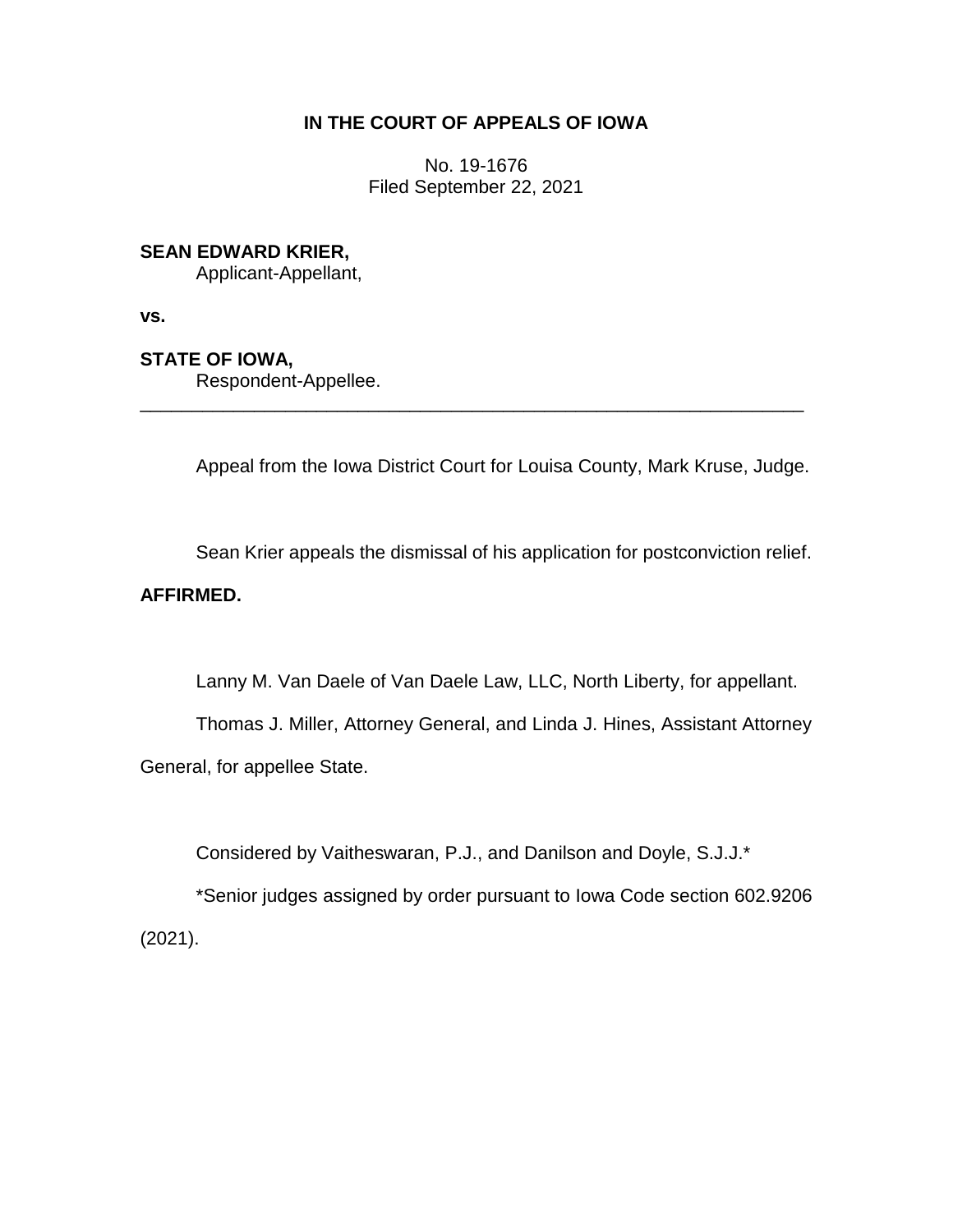#### **DANILSON, Senior Judge.**

In 2009, the district court entered judgment and sentence on Sean Krier's guilty plea to third-degree sexual abuse, in violation of Iowa Code section 709.4(2)(c)(4) (2007). This court affirmed Krier's conviction on direct appeal, rejecting his claim that "trial counsel was ineffective in failing to assert section 903B.1 violates the federal and state constitutional provisions regarding cruel and unusual punishment, the separation of powers, equal protection of the laws, and procedural and substantive due process." *See State v*. *Krier*, No. 09-0256, 2009 WL 2184825, at \*1, \*2–7 (Iowa Ct. App. July 22, 2009). Procedendo issued in late 2009.

In 2010, Krier filed his first application for postconviction relief (PCR) (PCLA018594), contending his trial counsel was ineffective "for failing to advise him that his guilty plea would subject him to a mandatory minimum of five years of electronic monitoring (pursuant to Iowa Code section 692A.124 (2007)) and for failing to object to the prosecutor's alleged breach of the plea agreement." *Krier v*. *State*, No. 14-0425, 2015 WL 3623644, at \*1 (Iowa Ct. App. June 10, 2015). The district court denied the PCR application, and this court affirmed that ruling on appeal. *See id*.

Krier filed the PCR application precipitating this appeal (PCLA018740) in 2014. Over the next four years, Krier amended his application several times to allege additional claims. The State filed a motion to dismiss, which the court denied, noting that although "[t]he procedural history of this case is convoluted and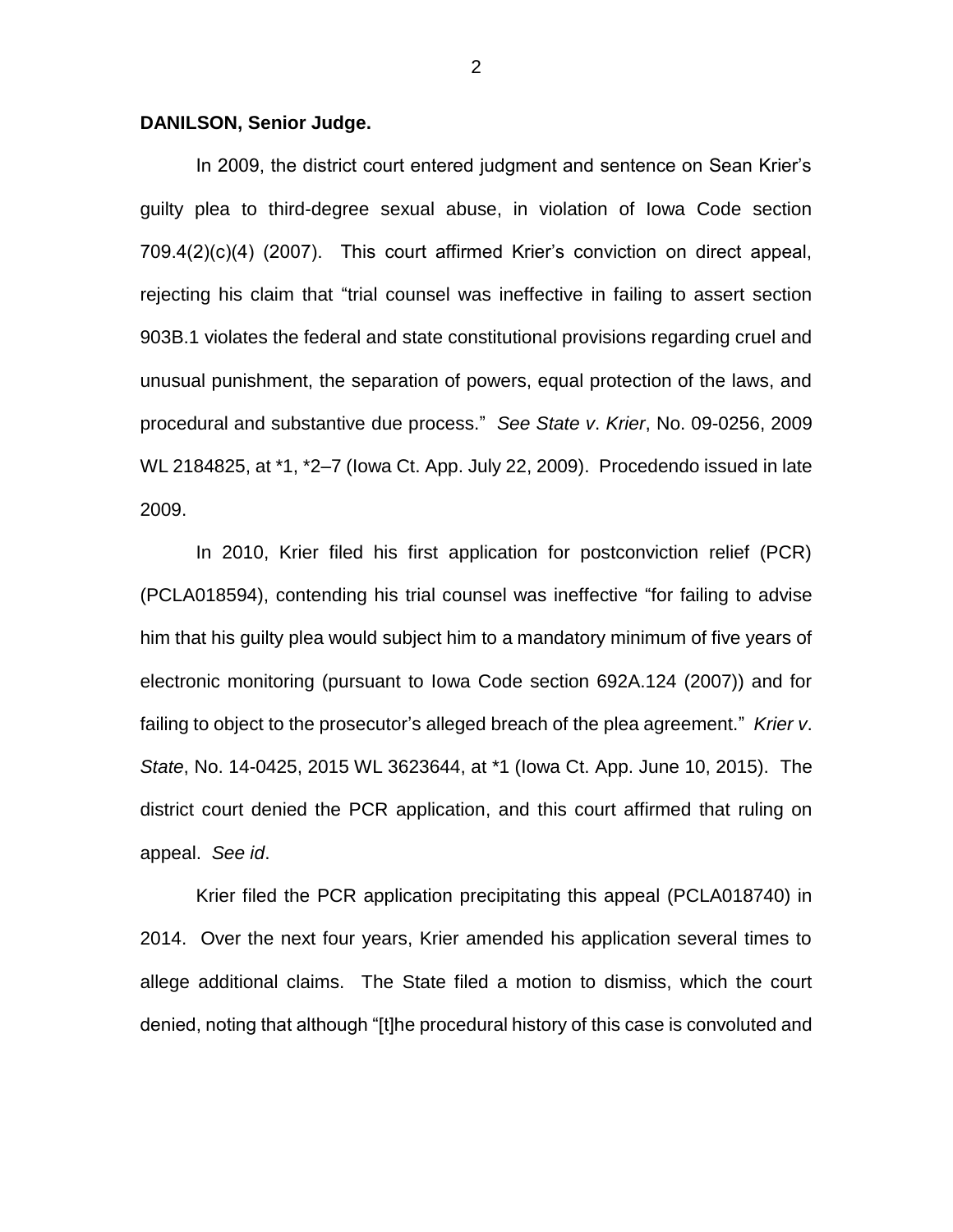a mess" <sup>1</sup> and "the State of Iowa is naturally frustrated with Krier's multiple efforts to litigate issues arising out of his conviction for sexual abuse," a motion for summary judgment, not a motion to dismiss "is the proper pretrial procedural vehicle for challenging Krier's multiple efforts to undo his conviction and sentence." The case was subsequently submitted to the court on the parties' production of various exhibits, transcripts, and written arguments, and the court thereafter entered an order denying Krier's application after separately addressing Krier's twelve claims.

As a part of these appellate proceedings, Krier filed a request of disqualification of counsel and, alternatively, requested permission to file a pro se reply brief. Our supreme court denied the request for disqualification of counsel and submitted the issue of whether the court may consider the subsequently-filed pro se brief in light of Iowa Code section 822.3A(1) (Supp. 2019) ("An applicant seeking relief under section 822.2 who is currently represented by counsel shall not file any pro se document, including an application, brief, reply brief, or motion, in any Iowa court. The court shall not consider, and opposing counsel shall not respond to, such pro se filings."). Our review of Krier's brief reflects arguments

 $\overline{a}$ 

<sup>&</sup>lt;sup>1</sup> We second this observation. Krier filed his second PCR application while his first was still pending. He has since filed several additional PCR applications, some raising duplicative claims, which have been denied or dismissed by the district court. *See* PCLA018782 (Krier's 2015 application claiming the parole board's decision to place him in work release instead of releasing him on parole constitutes an illegal sentence, because the statute at the time he was sentenced did not provide the option of work release; application dismissed in 2016); PCLA018819 (Krier's 2017 application challenging the revocation of his parolee status, contending he was denied due process; application denied in 2019, following a hearing); PCLA018945 (Krier's 2020 application to proceed in forma pauperis and declaration in support; application dismissed due to his failure to pay 20% of the filing fee).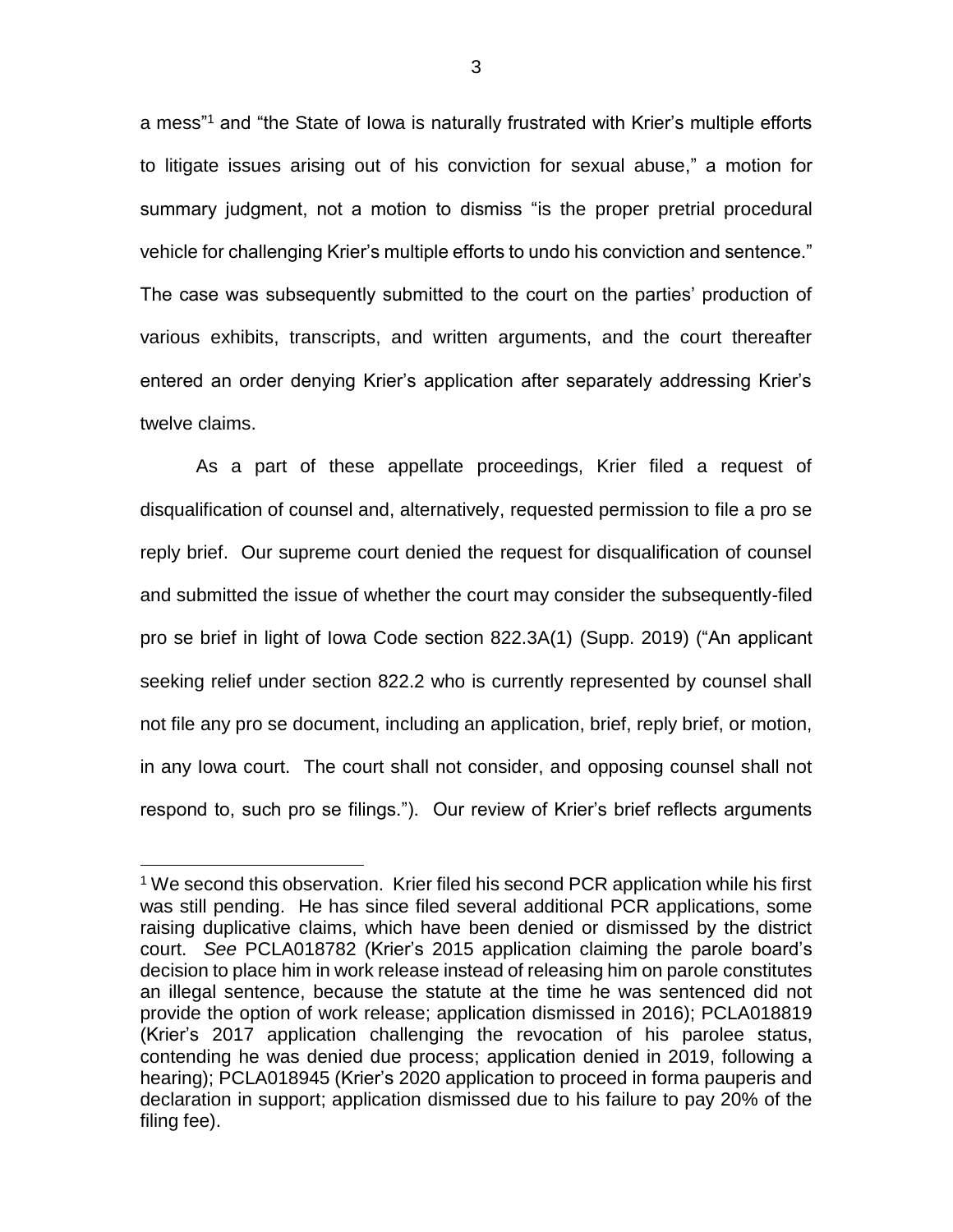raised in either his counsel's briefs, or previously addressed by Krier's pro se filings in district court proceedings, and made a part of our record to review. Accordingly, we find it unnecessary to consider Krier's pro se brief and thus the alternative relief he requests is denied.

On appeal, Krier challenges the court's rulings on eleven of his claims. Specifically, Krier argues:

- 1) PCR counsel in PCLA018594 was "ineffective for not raising issues and subjecting [Krier's] current claims to statute of limitations attack," the *Allison v. State*[, 914 N.W.2d 866 (Iowa 2018)] relation-back doctrine "preserve[s] rights as of the earlier date" of his original PCR application, and "the district court [should] be reversed on denying the PCR application on the grounds [that the claims were] untimely or outside the statute of limitations."
- 2) Trial counsel was "ineffective by failing to properly investigate the charge and be familiar with applicable law to properly advise Krier"; "trial counsel provided ineffective assistance of counsel by failing to be familiar with direct and mandatory applicable sentencing statutes and guidelines, specifically section 903B.1, and misadvised of the direct consequences of a guilty plea thereby inducing Krier to enter a guilty plea unknowingly and involuntarily."
- 3) The district court and trial counsel "failed to inform Krier of the applicable and mandatory fines, surcharges, and fees associated with his plea of guilty."
- 4) "Krier is currently serving an illegal sentence as the mandatory minimum term of section 906.15 was not applied to the section 903B.1 sentence."
- 5) Krier "was deprived the right to have two court appointed attorneys as he was facing a lifetime sentence."
- 6) "Trial counsel failed and Krier was not informed of the right to waive a jury trial and have a bench trial"; "[a]t the pleal] hearing, the trial court failed to inform Krier that he could waive a jury trial and have a bench trial to a judge. In addition, trial counsel failed to inform Krier of the option for a bench trial."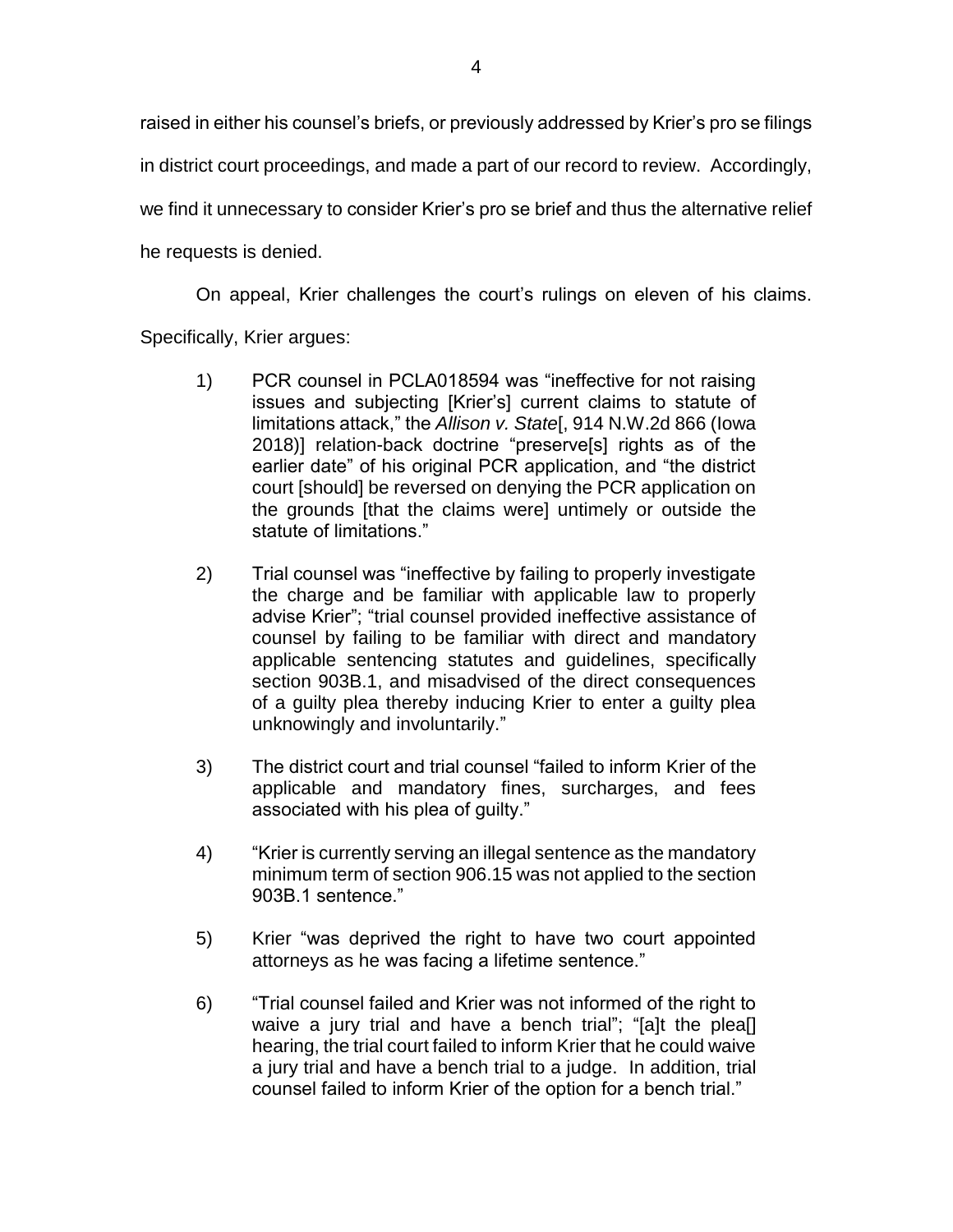- 7) "Krier is serving an illegal and unconstitutional sentence that exceeds the maximum sentence authorized by law, and constitutes a form of double jeopardy"; "the special sentence itself is not defined as any type of felony class, it is a stacking of a 2nd sentence onto the class C felony without notice being given to a defendant through the trial information filed. This stacking sentences or multiple punishments based on one single offense makes an illegal and unconstitutional sentence."
- 8) "Trial counsel failed to properly advise and the trial court failed to inform Krier and Krier was misled regarding application of good time credits and the special sentence"; Krier "was led by the court and trial counsel to believe that the special sentence of section 903B would be reduced by section 903A for good time credits[, which] helped induce a guilty plea from Krier as it le[]d him to believe that his sentences would accordingly be reduced by earned time credits pursuant to section 903A."
- 9) "Trial counsel failed to inform Krier of the mandatory parole fee[s,] treatment fee[s,] and residential fees incurred as a direct consequence of pleading guilty"; "at no time during the plea or at the sentencing hearing was [Krier] informed that he would be required to pay the incurred costs of sex offender treatment programming; the costs associated with administrative fees and penalties of the halfway house after his prison term; and the mandatory parole fee that is applied due to the special sentence of section 903B conferring by statute the guaranteed of parole for the rest of his life."
- 10) "The supervision and conditions of section 903B as administered violates the intent behind section 903B and constitutes cruel and unusual punishment in violation of the federal and state constitutions under the 8th amendment . . . [by] impos[ing] harsh, cruel, arbitrary, punitive and draconic conditions onto a sex offender's special sentence parole," [c]onditions that bear no relation to the offender's crime, or nexus to it."
- 11) "The State violated the plea agreement and sentencing order when Krier was placed in the residential facility at the expiration of his sentence."

At the outset, we find the district court correctly noted that several of Krier's

claims "have already been adjudicated," many of the claims were "untimely," and